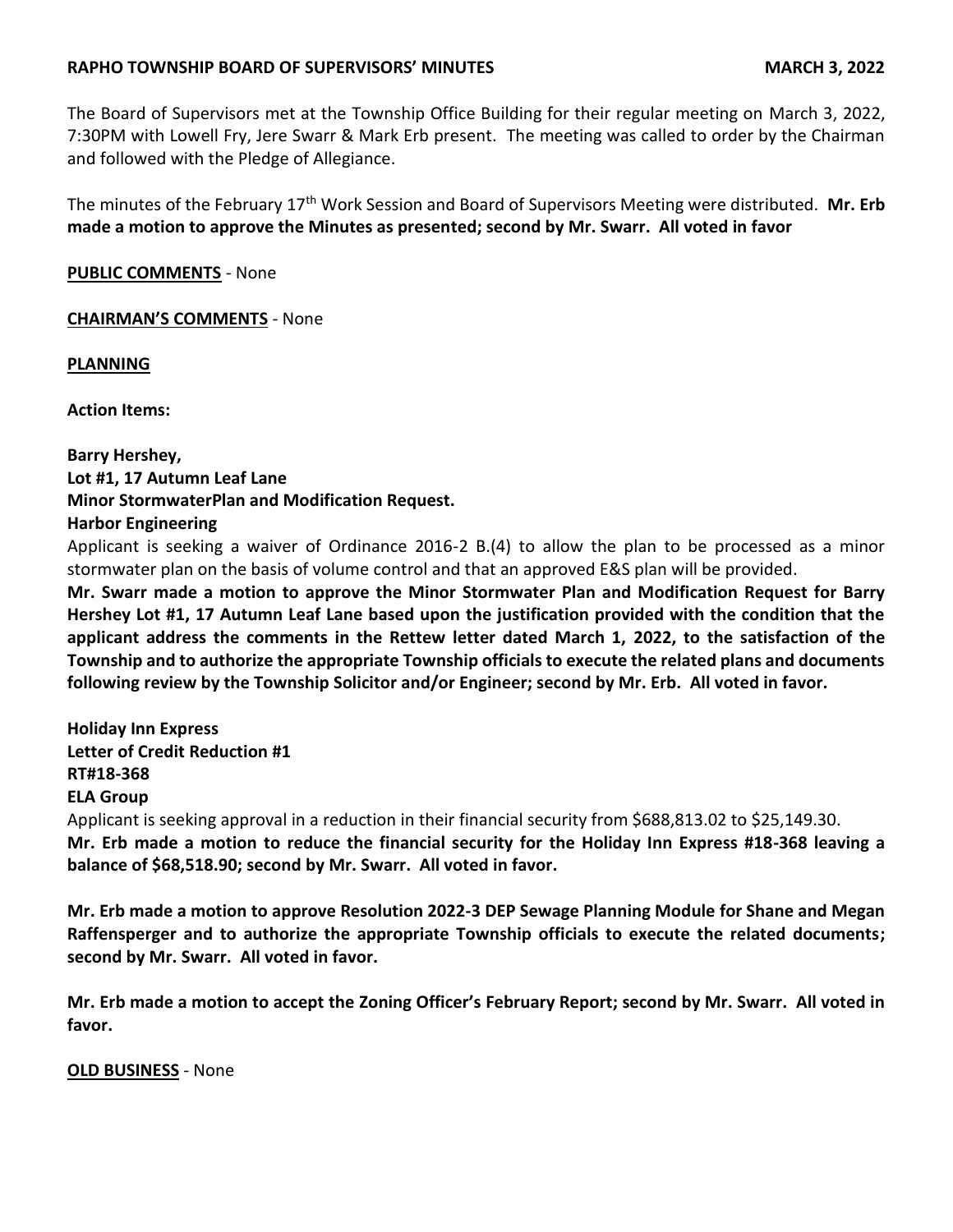## **RAPHO TOWNSHIP BOARD OF SUPERVISORS' MINUTES MARCH 3, 2022 NEW BUSINESS**

**Mr. Swarr made a motion to approve Resolution 2022-4 a statewide Local Share Assessment Grant from the Commonwealth Financing Agency to be used for replacement play surface at the Rapho Community Park and to authorize the appropriate Township officials to execute the related grant application documents; second by Mr. Erb. All voted in favor.**

**Mr. Swarr made a motion to award the contract for Crushed Aggregate, Anti-skid, Rip Rap and Concrete and the contract for Bituminous Paving in Place and Reclamation to Pennsy Supply Inc, and to award the contract for Bituminous Paving Material FOB to Highway Materials, Inc. and to award the contract for Concrete Pavement to JVI Group, Inc as shown below; second by Mr. Erb. All voted in favor.**

|                                                    | <b>PENNSY SUPPLY</b> |               |
|----------------------------------------------------|----------------------|---------------|
|                                                    | <b>DELIVERED</b>     | <b>FOB</b>    |
| <b>200 T AASHTO #1</b>                             | 16.71                | <b>12.50</b>  |
| <b>TOTAL</b>                                       | 3,342.00             | 2,500.00      |
| <b>400 T AASHTO #57</b>                            | <b>16.71</b>         | 12.50         |
| <b>TOTAL</b>                                       | 6,684.00             | 5,000.00      |
| <b>100 T AASHTO #10</b>                            | 14.21                | 10.00         |
| <b>TOTAL</b>                                       | 1,421.00             | 1,000.00      |
| 1,000T AASHTO #2RC<br><b>TOTAL</b>                 | 13.21                | 9.00          |
|                                                    | 13,210.00            | 9,000.00      |
| <b>500 T AASHTO #8</b>                             | 20.21                | 16.00         |
| <b>TOTAL</b>                                       | 10,105.00            | 8,000.00      |
| <b>500T AASHTO #67</b>                             | <b>16.96</b>         | 12.75         |
| <b>TOTAL</b>                                       | 8,480.00             | 6,375.00      |
| 300T ANTI-SKID                                     | <b>19.21</b>         | 15.00         |
| <b>TOTAL</b>                                       | 5,763.00             | 4,500.00      |
| 6,000 T 3A MODIFIED BASE                           | 12.21                | 8.00          |
| <b>MATERIAL-NON PENN DOT</b><br><b>TOTAL</b>       | 73,260.00            | 48,000.00     |
| 2,000 T CRUSHED CONCRETE                           |                      |               |
|                                                    | <b>NO BID</b>        | <b>NO BID</b> |
| 720 CY 4,000 PSI CONCRETE HIGH<br><b>EARLY MIX</b> | 156.71               | 110.00        |
| <b>Total</b>                                       | 112,831.20           | 79,200.00     |
| <b>TOTALS</b>                                      | 235,096.20           | 163,575.00    |

### **CRUSHED AGGREGATE, ANTI-SKID, RIP RAP AND CONCRETE**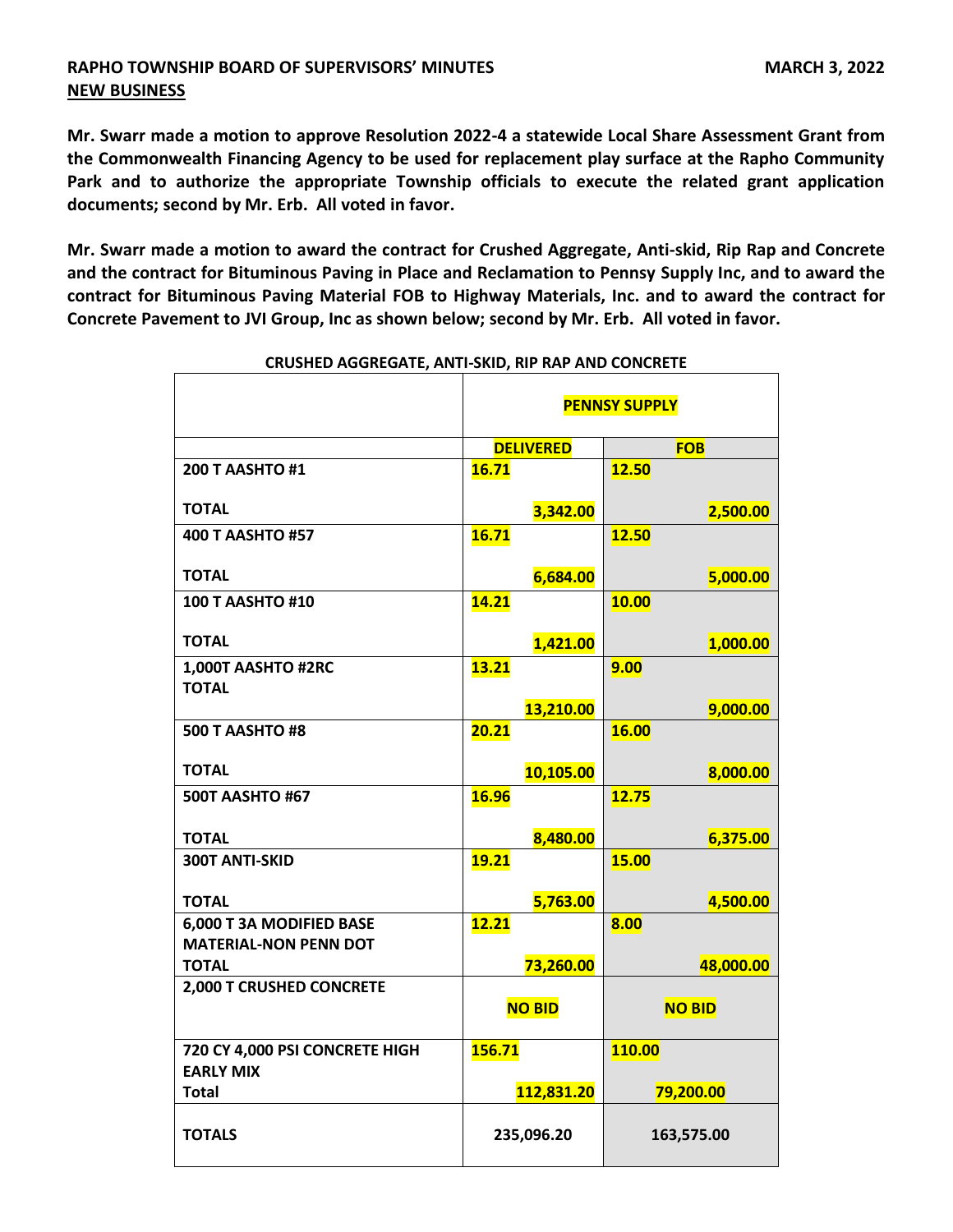# **RAPHO TOWNSHIP BOARD OF SUPERVISORS' MINUTES MARCH 3, 2022 BITUMINOUS PAVING IN PLACE AND RECLAMATION CONTINUES.**

 $\overline{a}$ 

| BITUMINOUS PAVING IN PLACE AND RECLAMATION |  |  |
|--------------------------------------------|--|--|
|                                            |  |  |

|                                           | <b>HIGHWAY MATERIALS</b> | <b>PENNSY SUPPLY</b> | <b>H &amp; K GROUP INC</b> |
|-------------------------------------------|--------------------------|----------------------|----------------------------|
| 2,700 T 9.5MM                             | 97.90                    | 87.36                | 93.95                      |
| <b>Total</b>                              | 264,330.00               | 235,872.00           | 253,665.00                 |
| 1,800 T 19MM                              | 78.65                    | 71.71                | 76.26                      |
| <b>Total</b>                              | 141,570.00               | 129,078.00           | 137,268.00                 |
| <b>10,667 SY RECLAMATION</b>              | 2.11                     | <b>1.96</b>          | 1.90                       |
| <b>Total</b>                              | 22,507.37                | 20,907.32            | 20,267.30                  |
| 6,933 SY APPROVED<br><b>PAVING FABRIC</b> | 2.81                     | 2.67                 | 2.71                       |
| <b>Total</b>                              | 19,481.73                | 18.511.11            | 18,788.43                  |
| <b>GRAND TOTAL</b>                        | 447,889.10               | 404,368.43           | 429,988.73                 |
| <b>BITUMINOUS PAVING MATERIAL FOB</b>     |                          |                      |                            |

|                    | <b>HIGHWAY MATERIALS INC</b> |            | <b>PENNSY SUPPLY</b> |            |
|--------------------|------------------------------|------------|----------------------|------------|
|                    | <b>DELIVERED</b>             | <b>FOB</b> | <b>DELIVERED</b>     | <b>FOB</b> |
| 1,700 T 25MM       | 62.55                        | 55.85      |                      | 56.00      |
| <b>TOTAL</b>       | 106,335.00                   | 94,945.00  |                      | 95,200.00  |
| 600 T 19MM         | 66.35                        | 59.65      |                      | 58.75      |
| <b>TOTAL</b>       | 39,810.00                    | 35,790.00  |                      | 35.250.00  |
| 600 T 9.5MM        | 74.60                        | 67.90      |                      | 69.50      |
| <b>TOTAL</b>       | 44,760.00                    | 40,740.00  |                      | 41,700.00  |
| <b>GRAND TOTAL</b> | 190.905.00                   | 171,475.00 |                      | 172,150.00 |

# **CONCRETE PAVEMENT**

|                             | <b>SAUDER BROTHERS CONCRETE</b> | <b>JVI GROUP IN</b> |  |
|-----------------------------|---------------------------------|---------------------|--|
| 3,050 SY CONCRETE           | 39.38                           | 31.00               |  |
| <b>PAVEMENT</b>             |                                 |                     |  |
| <b>TOTAL</b>                | 120,109.00                      | 94,550.00           |  |
| <b>816 LFT MOUNTABLE</b>    | 23.80                           | 14.00               |  |
| <b>CURB</b>                 |                                 |                     |  |
| <b>TOTAL</b>                | 19,420.80                       | 11,424.00           |  |
| <b>91 SY PLAIN CONCRETE</b> | 60.75                           | 58.00               |  |
| <b>PAVEMENT</b>             |                                 |                     |  |
| <b>TOTAL</b>                | 5,528.25                        | 5,278.00            |  |
|                             |                                 |                     |  |
| <b>GRAND TOTAL</b>          | 145,058.05                      | 111,252.00          |  |